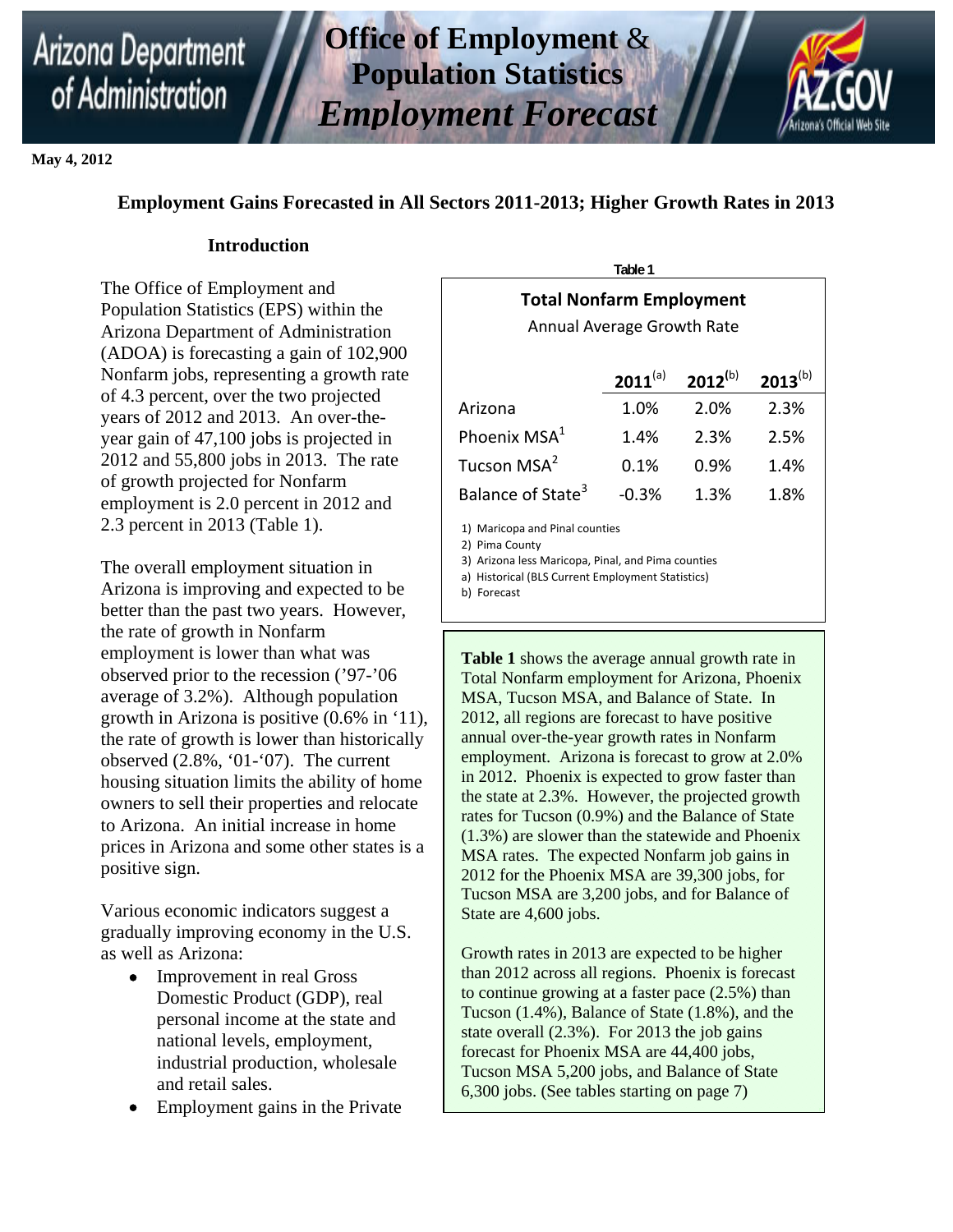sector, increasing private domestic investment, slow rise in total industrial production and rate of capacity utilization, high levels of corporate profit, a slow resurgence in private residential construction permits.

 Gradual climb in household net worth as the decline in U.S. home prices have slowed, a continued decline in the fraction of disposable income used for household debt payments, and continued growth in U.S. exports.<sup>1</sup>

As the economy improves and additional employment is created, consumers tend to spend more as their incomes rise. Increased spending further causes a multiplier effect generating additional output, employment, income, and government tax revenue.

Although there are positive signs of economic improvement, there are some domestic factors that could dampen the growth of the local economy. However, the positive factors listed above outweigh the uncertainties in the sections described below in support of our forecast:

- High levels of public and private debt that limit the spending potential as money is used to pay down debt.
- Continued weakness in the residential real estate market with lower home prices, high rates of foreclosures and high levels of unsold inventory.2
- Continued weakness in the commercial real estate sector with high vacancy rates, declining rents, decreasing property values, and bad loans.<sup>3</sup>
- Rising gasoline costs impacting consumer disposable income.

 $\overline{a}$ 

- High levels of unemployment have reduced wages and benefits, increased employment insecurity, and have limited the consumer's willingness to spend.
- Business reluctance to invest despite high levels of corporate profits and cash reserves as a consequence of demand uncertainty.4
- Public sector fiscal consolidation through spending reductions and tax increases to reduce debts could have a bearing on the growth of the economy.

In addition to the factors listed above there is some uncertainty on the international front:

 $\triangleright$  To reduce public debt levels, many European countries have implemented austerity programs that include spending reductions and tax increases to provide more resources for debt payments. The rate of economic growth has slowed down and in some cases, such as Greece and Spain,

 $2 \text{ According to recent news articles released in April 2012, Arizona still has one of the highest rates of home.}$ foreclosures in the nation. However, the rates for Arizona and the U.S. have had an over-the-year decrease. See these articles: (a) Arizona tops Nevada as national foreclosure leader. April 12, 2012. Associated Press.

www.businessweek.com. (b) Top 20 state by foreclosure rate in March. April 11, 2012. Associated Press. www.sfgate.com. (c) Arizona had third highest foreclosure rate during first quarter of 2012. April 13, 2012. www.maricopacountybankruptcyattorney.com. (d) Q1 2012 Foreclosure Activity Lowest Since Q4 2007. April 12, 2012. www.realtytrac.com

 $<sup>1</sup>$  All of these indicators are demonstrated with graphs available from the St Louis Federal Reserve Bank website at</sup> http://research.stlouisfed.org.

<sup>&</sup>lt;sup>3</sup> Shifting Landscapes and Aftershocks: Western Office Markets on the Move. Western U.S. ViewPoint. April 2012. Darin Mellot, Senior Research Analyst, Salt Lake City. CBRE. www.cbre.com/research. 4

<sup>&</sup>lt;sup>4</sup> The high level of corporate cash reserves are discussed in these two sources: a. Back to Business as Usual? Or a Fiscal Boost?. April 2012. Dimitri B. Papadimitriou, Greg Hannsgen and Gennaro Zezza. Strategeic Analysis. Levy Economics Institute of Bard College. www.levyinstitute.org.; and b. As Layoffs Rise, Stock Buybacks Consume Cash. November 21, 2011. N.D. Schwartz. The New York Times. www.nytimes.com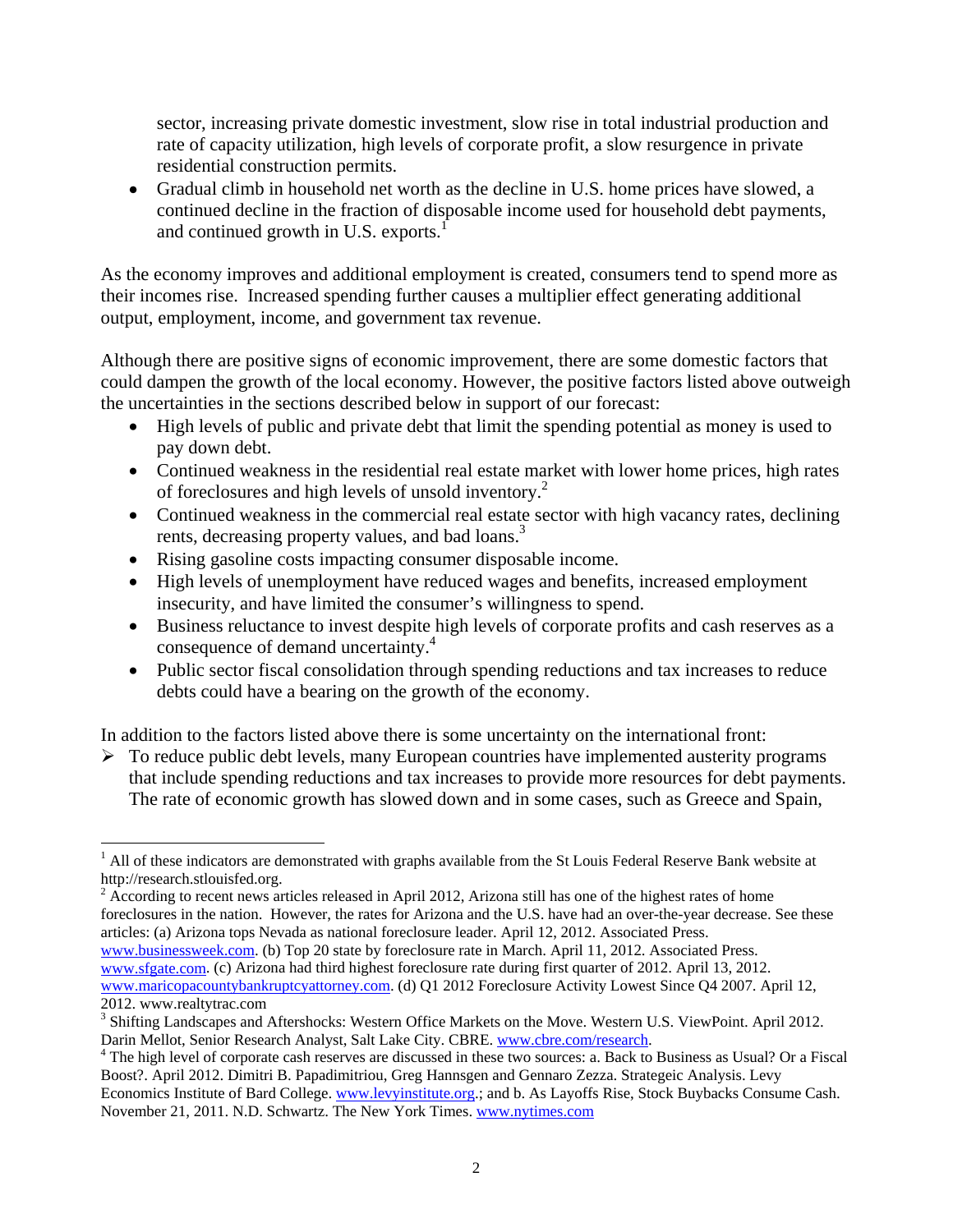has begun a process of economic contraction. This could reduce the demand for U.S. exports to Europe and vice versa and expose the U.S. to the risk of European financial problems.<sup>5</sup> Countries in the Euro Monetary Zone are trading partners with the U.S., although trade with Arizona is limited.

- $\triangleright$  Potential international military conflict in the Persian Gulf with Iran. A military conflict could disrupt the flow of oil out of the Persian Gulf and the Middle East, restrict the global supply of petroleum, further increase gasoline prices and restrict economic activity around the world.
- $\triangleright$  Economic expansion has slowed in China as a result of a speculative real estate bubble and a reduced pace of expansion of China's export markets.<sup>6</sup>

#### **Arizona Industry Employment Projections (2011 – 2013)**

**Table 2** describes the average over-the-year percentage change for each sector for 2011, 2012, and

2013 where 2011 is the base year and 2012 and 2013 are forecast years. For the  $2011 - 2013$  projections time period, job gains are projected in all major sectors of the Arizona economy. This indicates a gradual increasing momentum in employment gains in 2012 and 2013 compared to 2011. **Figure 1**  (next page) describes the sectors of the Arizona economy and the projected gains in employment from 2011 to 2013. **Figure 2** describes job gains by percent for all sectors.

The largest forecasted employment gains are in these major industry sectors: Educational and Health Services (21,800 jobs), Leisure and Hospitality (19,600 jobs); Trade, Transportation, and Utilities (18,200 jobs); Professional and Business Services (15,400 jobs), and Construction (12,100 jobs). Smaller projected gains in employment are in the following major sectors: Manufacturing (5,900 jobs), Financial Activities (5,400

| Table 2<br><b>Arizona Sector Employment</b>                      |              |              |              |  |  |  |
|------------------------------------------------------------------|--------------|--------------|--------------|--|--|--|
| Average Annual Over-the-Year Change                              |              |              |              |  |  |  |
|                                                                  | $2011^{(a)}$ | $2012^{(b)}$ | $2013^{(b)}$ |  |  |  |
| <b>Total Nonfarm</b>                                             | 1.0%         | 2.0%         | 2.3%         |  |  |  |
| Manufacturing                                                    | 0.8%         | 1.5%         | 2.4%         |  |  |  |
| Natural Resources & Mining                                       | 6.4%         | 1.7%         | 1.0%         |  |  |  |
| Construction                                                     | 0.2%         | 5.2%         | 5.3%         |  |  |  |
| Trade, Trans. & Utilities                                        | 1.0%         | 1.7%         | 2.1%         |  |  |  |
| Information                                                      | 0.5%         | 0.5%         | 1.3%         |  |  |  |
| <b>Financial Activities</b>                                      | 1.3%         | 1.4%         | 1.8%         |  |  |  |
| <b>Profess &amp; Business Sycs</b>                               | 1.1%         | 2.0%         | 2.4%         |  |  |  |
| <b>Educational &amp; Health Sycs</b>                             | 2.9%         | 2.9%         | 3.1%         |  |  |  |
| Leisure & Hospitality                                            | 2.0%         | 3.5%         | 3.9%         |  |  |  |
| Other Services                                                   | 1.6%         | 0.0%         | 0.5%         |  |  |  |
| Government                                                       | $-1.4\%$     | 0.4%         | 0.3%         |  |  |  |
| a) Historical (BLS Current Employment Statistics)<br>b) Forecast |              |              |              |  |  |  |

 $\overline{a}$ <sup>5</sup> U.S. States with Exposure to a European Recession. November 14, 2011. Mark Vinter and Michael A. Brown. Wells Fargo Economics Group

 $6$  (a) China Raises Interest Rates. July 6, 2011. Bettina Wassener. The New York Times. http://www.nytimes.com/ (b) China Import Growth Misses Estimates as Export Gains Slow; Surplus Widens. January 9, 2012. Bloomberg News. http://www.bloomberg.com

<sup>(</sup>c) China's housing bubble is losing air. December 13, 2011. The Los Angeles Times. http://articles.latimes.com (d) China's Real Estate Bubble May Have Just Popped. December 18, 2011. Patrick Chovanec. Foreign Affairs. http://www.foreignaffairs.com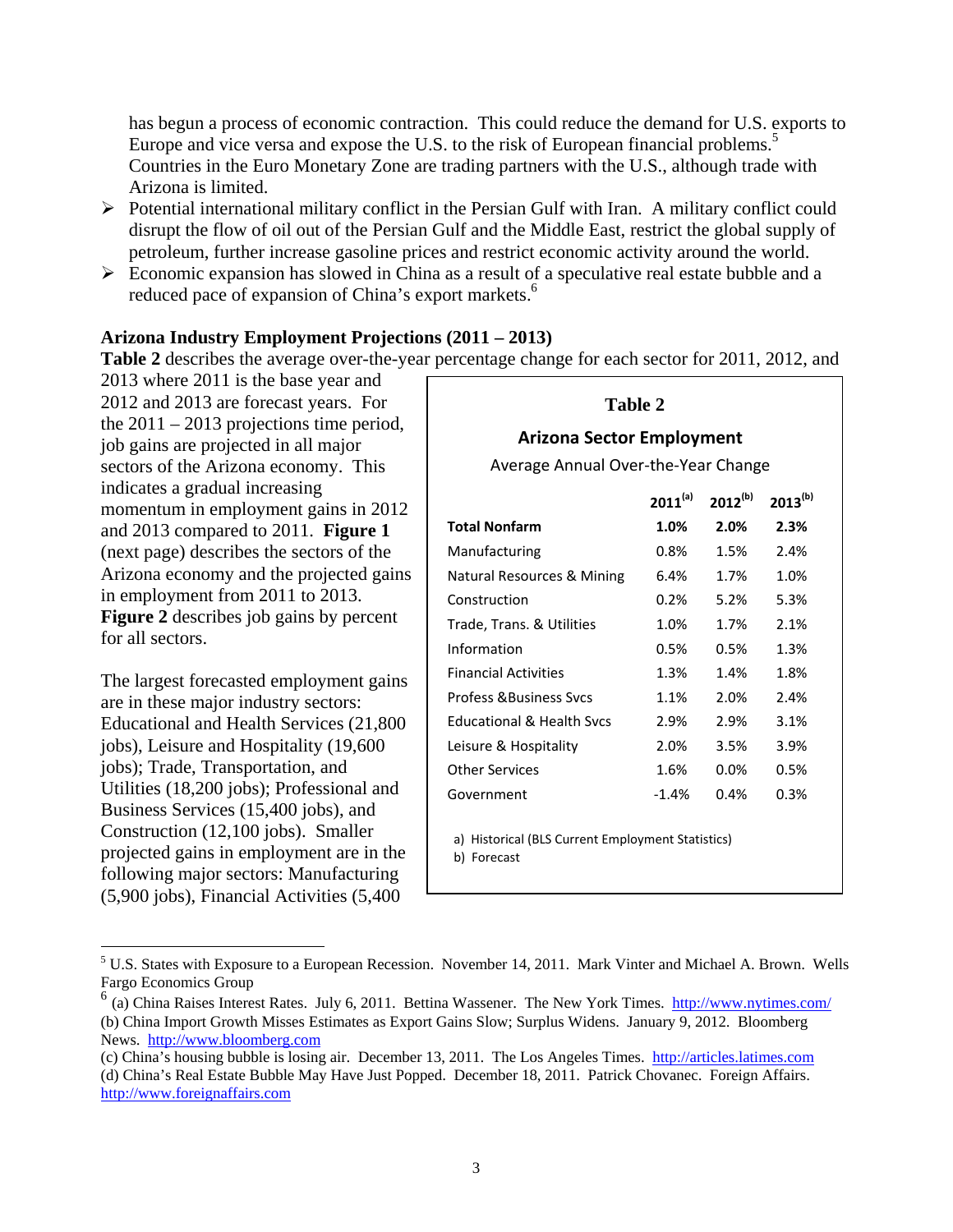jobs), Government (3,100 jobs), Information (600 jobs), Other Services (400 jobs), and Natural Resources and Mining (300 jobs).

During the two-year forecast time period, the major industry sectors arranged in order of the highest growth rates are: Construction (10.8 percent), Leisure and Hospitality (7.6 percent), Education and Health Services (6.1 percent), Professional and Business Services (4.5 percent), Manufacturing (3.9 percent); Trade, Transportation, and Utilities (3.8 percent); Financial Activities (3.3 percent), Natural Resources and Mining (2.7 percent), Information (1.7 percent); Government (0.7 percent), and Other Services (0.5 percent).



**Natural Resources and Mining (NRM):** Job gains in this sector are projected to slow as a result of the declining rate of economic expansion in East Asia and the ongoing public debt crisis in the Euro Monetary Zone. A gradually improving domestic economy is forecast to compensate for the slowing growth in demand from foreign economies.

**Construction:** Projected increases in employment are concentrated, primarily, in the Specialty Trades and Heavy and Civil Engineering Construction industries. However, job gains are forecast to begin in 2013 for the Building Construction industries. The growing need for maintenance and repair along with new building construction is driving the projected increases in employment in the Construction industries.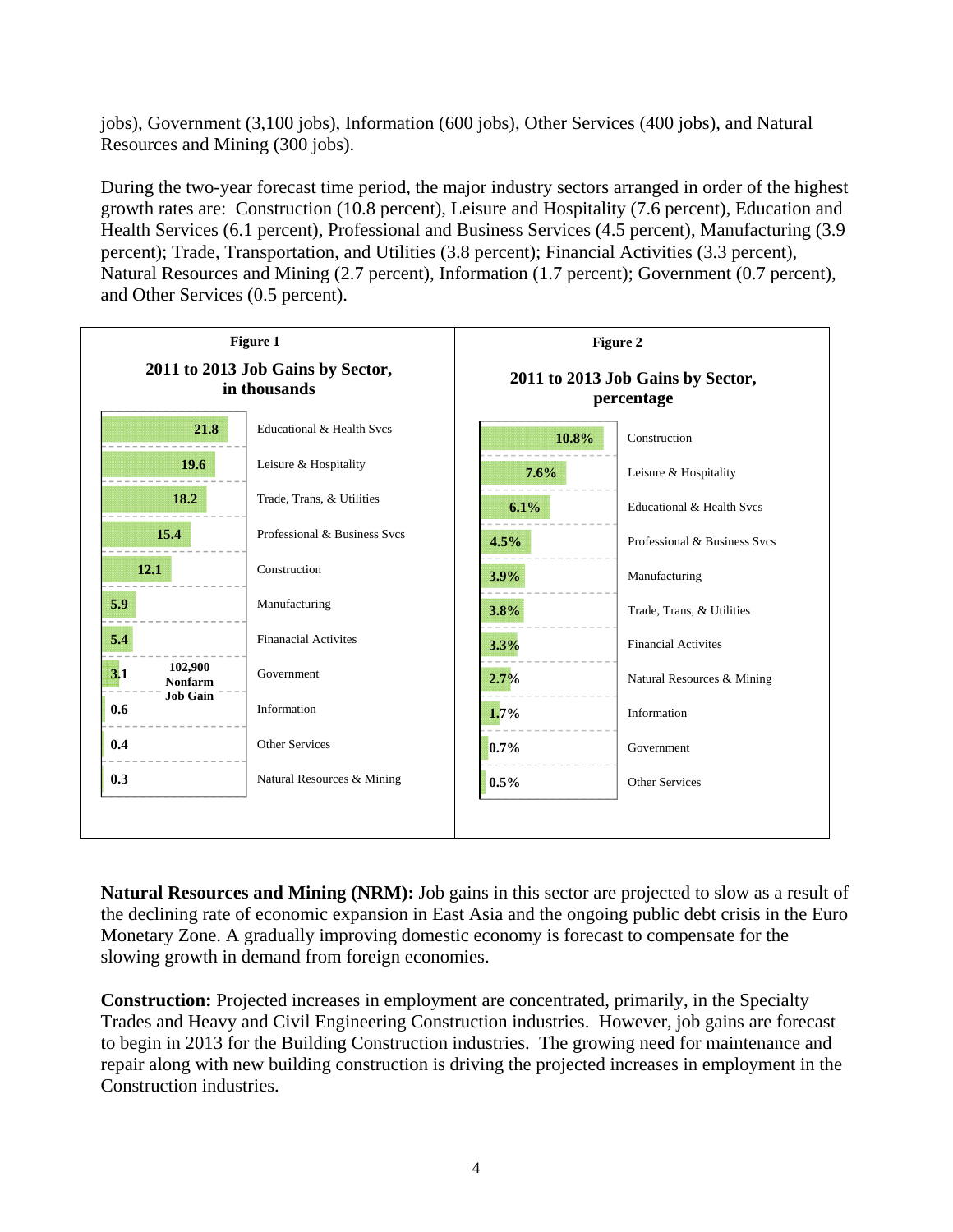**Manufacturing:** Growing demand for fabricated goods is forecast to result in job gains in Arizona's Manufacturing industries. A majority of the increases are projected in the industries of Fabricated Metals and Non-Durable goods. Increases in employment levels are forecast to re-appear in the Aerospace industries in 2012 because of new civilian and military contracts.<sup>7</sup>

**Trade, Transportation, and Utilities (TTU):** Job gains are forecast in all TTU industries including Wholesale Trade, Retail Trade, Utilities, and Transportation and Warehousing. The largest job gains in Retail Trade are projected in the industries of Motor Vehicles and Parts along with Food and Beverage Stores. Restraints on consumer spending are limiting the forecast growth in the Retail Trade industries. In Transportation and Warehousing, job gains are forecast in both 2012 and 2013. The Truck Transportation industries are forecast to have the largest increases in employment in Transportation and Warehousing.

**Information:** The forecast gains in employment are in unreported industries of Information, which include Publishing industries (except internet), Motion Picture and Sound Recording industries, Broadcasting (except internet), Data Processing, Hosting, and Related Services. In the reported industries of Telecommunications, job losses are forecast as a result of continued consolidation and automation.

**Financial Activities (FA)**: Employment gains are forecast to be limited because of the current trend of household debt reduction. Projected increases in employment are primarily in the industries of Credit Intermediation and Monetary Authorities along with Securities and Commodity Contracts. As a consequence of gradually improving conditions, job gains are forecast in the Real Estate industries. In the Insurance industries, job gains are forecast to return in 2013.

**Professional and Business Services (PBS):** The largest job gains are forecast in Employment Services; Professional and Technical Services; and Services to Buildings and Dwellings. Increases in employment are also projected in the Management of Companies and Enterprises.

**Educational and Health Services (EHS)**: Similar to previous historical trends, these major sectors have the largest projected gains in employment for the 2011 to 2013 forecast time frame. In contrast to the recent past, job losses are projected in the Private Educational Services industries because of the expectation that people will leave institutions of higher education to enter the job market to take advantage of better job opportunities in an improving economy. Unlike Private Educational Services, job gains are forecast in the Health Care and Social Assistance industries. Ambulatory Care Services and Hospitals are the industries with the largest projected job gains. The continued problems of high unemployment, lack of affordable health care, high rates of home foreclosure and an aging population are forecast to drive job gains in the Social Assistance industries.

Leisure and Hospitality (L&H): Increased domestic and international travel and tourism are forecast to result in job gains for the L&H industries. A majority of these projected increases are in the Food Services and Drinking Places and Arts, Entertainment, and Recreation industries. Job gains are also forecast in the Accommodations industries in 2013.

 $\overline{a}$ 

<sup>&</sup>lt;sup>7</sup> Tucson Raytheon unit wins \$213M in contracts for ship-defense missile. January 10, 2012. Arizona Daily Star. http://azstarnet.com/business/local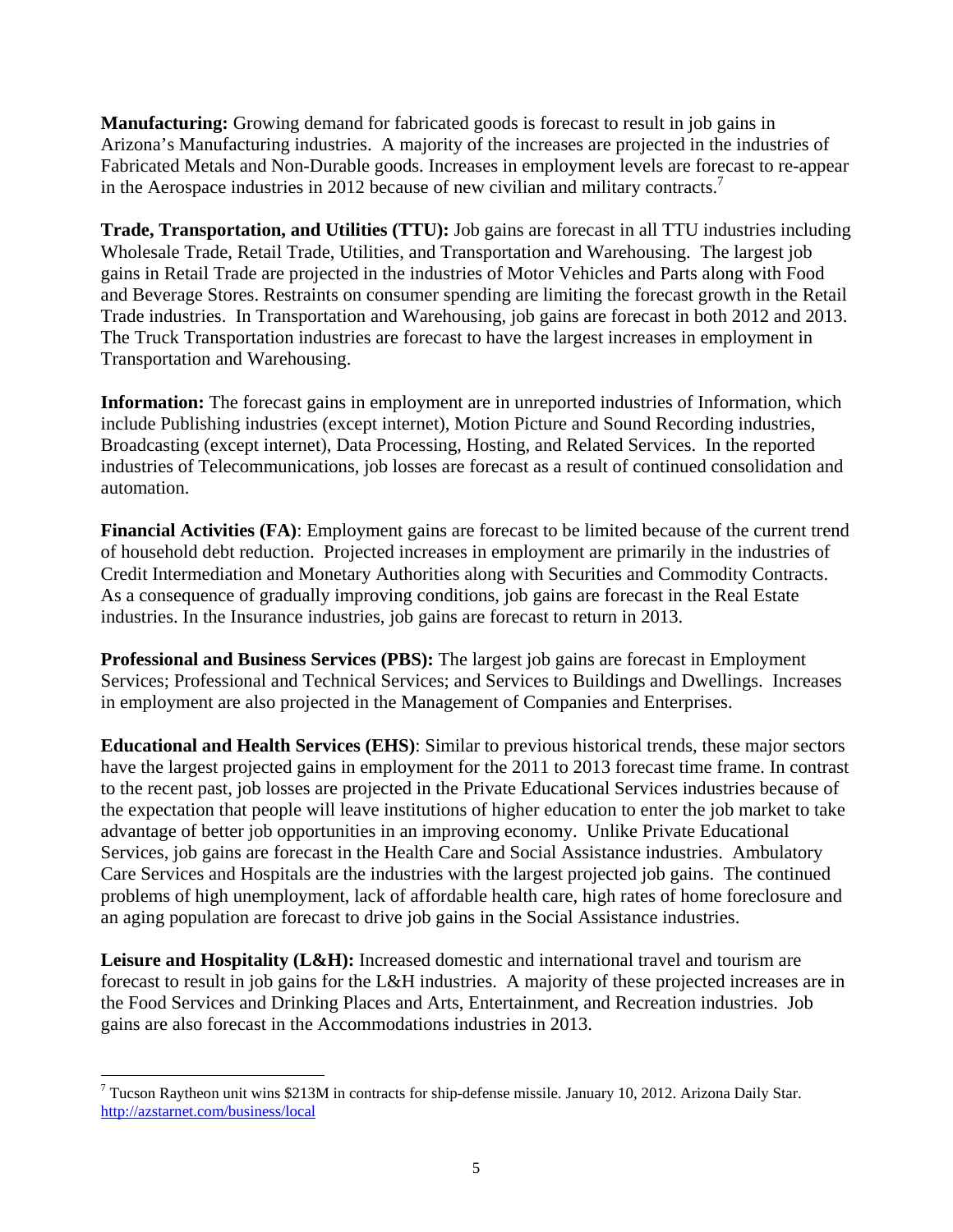**Other Services (OS):** Job gains are projected to emerge in the Other Services industries in 2013. A gradual improvement in the economy is anticipated to increase the demand for Repair and Maintenance Services, Personal Care and Laundry Services and increase involvement and activity in Religious, Civic, Professional, and Similar Organizations.

**Government:** Expansion in state and local institutions of higher education is driving the projected gains in employment in Government. Otherwise, Federal and Non-Educational State and Local Government have projected job losses as a result of continued public sector fiscal consolidation.

#### **Conclusion**

Arizona is projected to gain 102,900 Nonfarm jobs, representing a growth rate of 4.3 percent, over the two projected years of 2012 and 2013. An over-the-year gain of 47,100 jobs is projected in 2012 and 55,800 jobs in 2013. The rate of growth projected for Nonfarm employment is 2.0 percent in 2012 and 2.3 percent in 2013.

All sectors of the Arizona economy are projected to gain jobs during the 2011-2013 forecast time period. The sectors with the largest Nonfarm employment increases are Educational and Health Services (21,800); Leisure and Hospitality (19,600); Trade, Transportation, and Utilities (18,200); and Construction (12,100). The sectors with the highest rates of growth in Nonfarm employment are Construction (10.8%); Leisure and Hospitality (7.6%); Educational and Health Services (6.1%); and Professional and Business Services (4.5%).

There are risks that could add uncertainty to the forecast. Rising petroleum prices could absorb a greater fraction of household spending, leaving less disposable income. A potential military conflict in the Persian Gulf over Iran could disrupt supplies of petroleum, sending prices spiraling and disrupting economic activity all over the globe. The public debt crisis in the Euro Monetary Zone has the potential to depress economic activity and European demand for exports, thus contributing to a slowing of economic growth in many parts of the world. In the domestic economy, income used for deficit and debt reduction in the public and private sectors could inhibit the growth of demand for goods and services. Continued weakness in the commercial and residential real estate markets could pose additional risks.

There are many positive indicators suggesting improvement in the overall economy as measured by various economic indicators such as GDP, employment, industrial production, wholesale and retail sales, capacity utilization rate, household net worth, rising income levels, increasing consumer spending, gradual improvements in residential real estate markets, increasing levels of private domestic investment, etc. However there are also risks associated with uncertainties as mentioned above. Overall, with Nonfarm employment gains projected across all major sectors in 2011-2013, this forecast suggests that the positives outweigh the risks.

\_\_\_\_\_\_\_\_\_\_\_\_\_\_\_\_\_\_\_\_\_\_\_\_\_\_\_\_\_\_\_\_\_\_\_\_\_\_\_\_\_\_\_\_\_\_\_\_\_\_\_\_\_\_\_\_\_\_\_\_\_\_\_\_\_\_\_\_\_\_\_\_\_\_\_\_\_\_\_\_ *This document is a semi-annual deliverable of the Office of Employment and Population Statistics funded under the Workforce Information Core Products and Services Grant from the U.S Department of Labor, Employment and Training Administration. Next forecast update November 1, 2012.*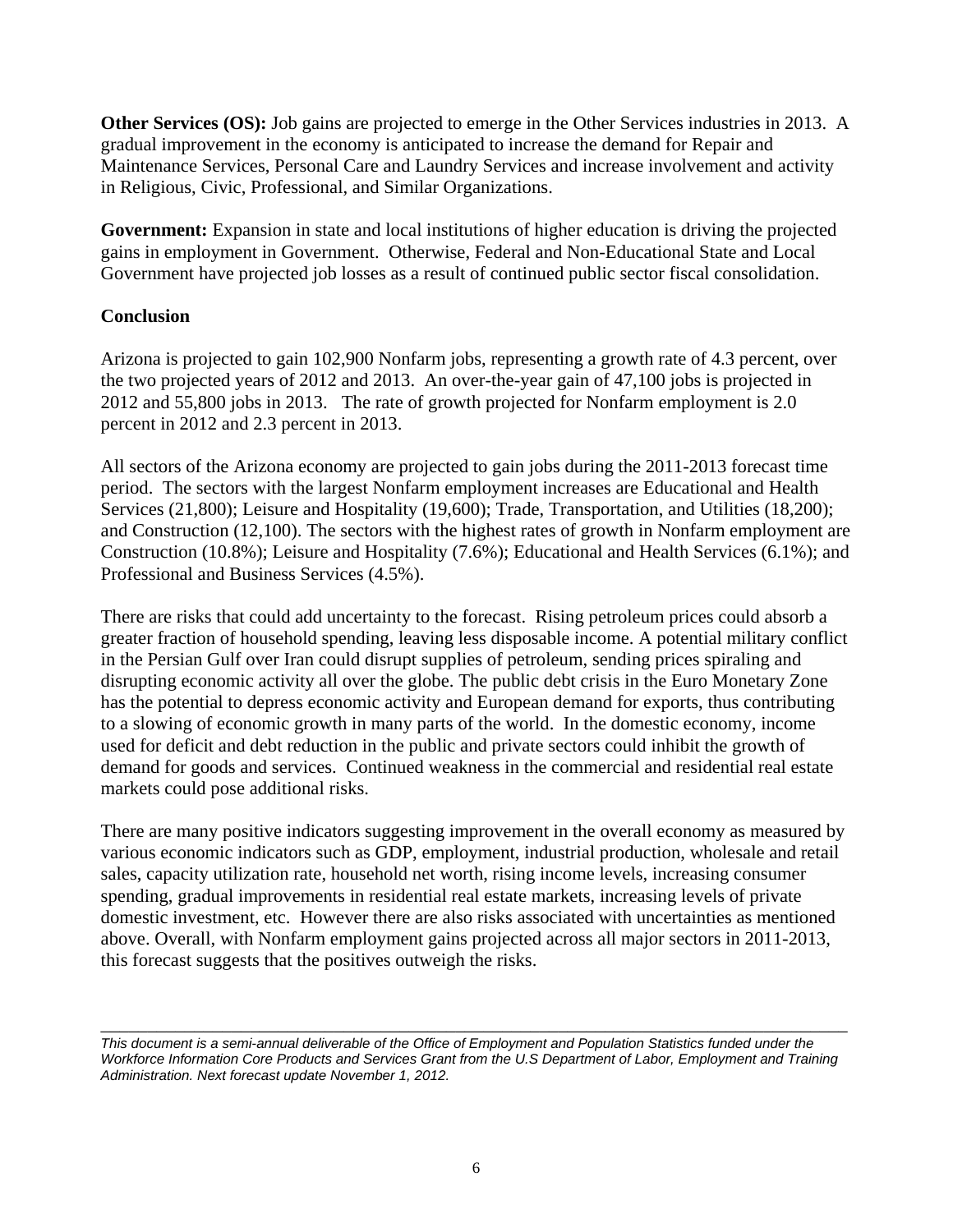## **Arizona Employment Forecast**

|                                             | (In Thousands) |          |          |        |        |
|---------------------------------------------|----------------|----------|----------|--------|--------|
|                                             | Historical     |          | Forecast |        |        |
|                                             | 2009           | 2010     | 2011     | 2012   | 2013   |
| <b>Total Nonfarm Employment</b>             | 2429.2         | 2382.0   | 2405.5   | 2452.6 | 2508.4 |
| Numerical Change                            | $-190.3$       | $-47.2$  | 23.5     | 47.1   | 55.8   |
| Percent Change                              | $-7.3%$        | $-1.9%$  | 1.0%     | 2.0%   | 2.3%   |
| Manufacturing                               | 153.8          | 148.5    | 149.7    | 152.0  | 155.6  |
| Numerical Change                            | $-19.3$        | $-5.3$   | 1.2      | 2.3    | 3.6    |
| Percent Change                              | $-11.1%$       | $-3.4%$  | 0.8%     | 1.5%   | 2.4%   |
| <b>Natural Resources &amp; Mining</b>       | 11.1           | 10.9     | 11.6     | 11.8   | 11.9   |
| Numerical Change                            | $-2.4$         | $-0.2$   | 0.7      | 0.2    | 0.1    |
| Percent Change                              | $-17.8%$       | $-1.8%$  | 6.4%     | 1.7%   | 1.0%   |
| Construction                                | 128.7          | 111.5    | 111.7    | 117.6  | 123.8  |
| Numerical Change                            | $-57.4$        | $-17.2$  | 0.2      | 5.9    | 6.2    |
| Percent Change                              | $-30.8%$       | $-13.4%$ | 0.2%     | 5.2%   | 5.3%   |
| Trade, Transportation, & Utilities          | 478.4          | 467.8    | 472.6    | 480.5  | 490.8  |
| Numerical Change                            | $-38.4$        | $-10.6$  | 4.8      | 7.9    | 10.2   |
| Percent Change                              | $-7.4%$        | $-2.2%$  | 1.0%     | 1.7%   | 2.1%   |
| Information                                 | 38.0           | 36.4     | 36.6     | 36.8   | 37.2   |
| Numerical Change                            | $-2.9$         | $-1.6$   | 0.2      | 0.2    | 0.5    |
| Percent Change                              | $-7.1%$        | $-4.2%$  | 0.5%     | 0.5%   | 1.3%   |
| <b>Financial Activities</b>                 | 166.7          | 163.8    | 166.0    | 168.4  | 171.4  |
| Numerical Change                            | $-8.6$         | $-2.9$   | 2.2      | 2.4    | 3.1    |
| Percent Change                              | $-4.9%$        | $-1.7%$  | 1.3%     | 1.4%   | 1.8%   |
| <b>Professional &amp; Business Services</b> | 346.1          | 339.8    | 343.4    | 350.3  | 358.8  |
| Numerical Change                            | $-41.0$        | $-6.3$   | 3.6      | 6.9    | 8.5    |
| Percent Change                              | $-10.6%$       | $-1.8%$  | 1.1%     | 2.0%   | 2.4%   |
| <b>Educational &amp; Health Services</b>    | 333.9          | 344.8    | 354.9    | 365.2  | 376.7  |
| Numerical Change                            | 9.9            | 10.9     | 10.1     | 10.3   | 11.5   |
| Percent Change                              | 3.1%           | 3.3%     | 2.9%     | 2.9%   | 3.1%   |
| Leisure & Hospitality                       | 256.0          | 253.9    | 259.1    | 268.2  | 278.7  |
| Numerical Change                            | $-14.2$        | $-2.1$   | 5.2      | 9.1    | 10.5   |
| Percent Change                              | $-5.3%$        | $-0.8%$  | 2.0%     | 3.5%   | 3.9%   |
| <b>Other Services</b>                       | 93.4           | 88.2     | 89.6     | 89.6   | 90.0   |
| Numerical Change                            | $-7.0$         | $-5.2$   | 1.4      | 0.0    | 0.4    |
| Percent Change                              | $-7.0%$        | $-5.6%$  | 1.6%     | 0.0%   | 0.5%   |
| Government                                  | 423.0          | 416.3    | 410.4    | 412.2  | 413.5  |
| Numerical Change                            | $-9.3$         | $-6.7$   | $-5.9$   | 7.8    | 1.3    |
| Percent Change                              | $-2.2%$        | $-1.6%$  | $-1.4%$  | 0.4%   | 0.3%   |

Note - All figures are annual averages rounded to the nearest tenth for percentage change or the nearest hundred for employment. Numerical change and percent change are based on the difference from the previous year's annual average employment.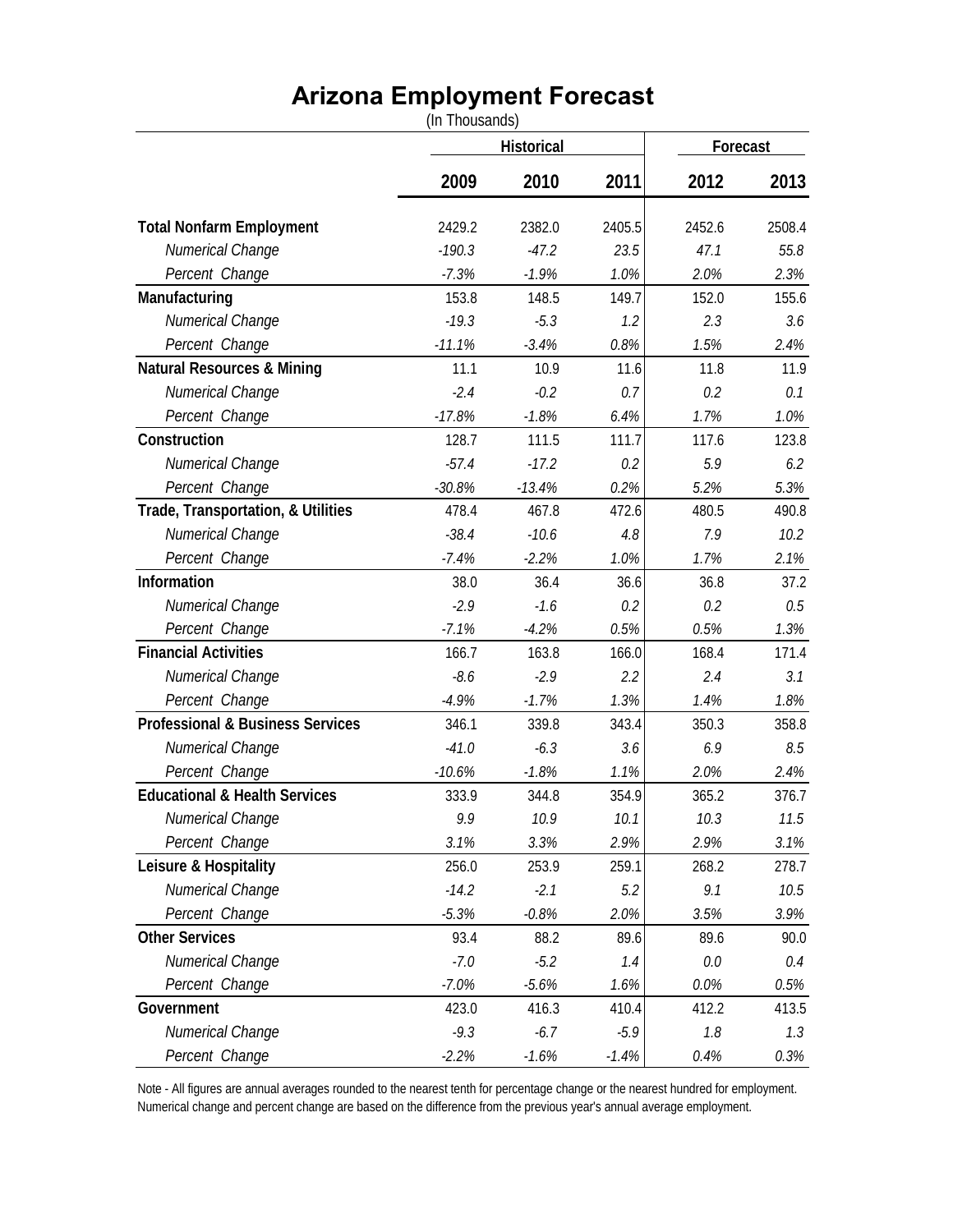## **Phoenix-Mesa-Glendale\* MSA Employment Forecast**

|                                             | (In Thousands)    |          |                           |        |        |
|---------------------------------------------|-------------------|----------|---------------------------|--------|--------|
|                                             | <b>Historical</b> |          | Forecast                  |        |        |
|                                             | 2009              | 2010     | 2011                      | 2012   | 2013   |
| <b>Total Nonfarm Employment</b>             | 1722.2            | 1688.9   | 1712.8                    | 1752.1 | 1796.5 |
| Numerical Change                            | $-147.4$          | $-33.3$  | 23.9                      | 39.3   | 44.4   |
| Percent Change                              | $-7.9%$           | $-1.9%$  | 1.4%                      | 2.3%   | 2.5%   |
| Manufacturing                               | 114.9             | 110.7    | 112.1                     | 114.2  | 117.0  |
| Numerical Change                            | $-14.8$           | $-4.2$   | 1.4                       | 2.1    | 2.9    |
| Percent Change                              | $-11.4%$          | $-3.7%$  | 1.3%                      | 1.9%   | 2.5%   |
| <b>Natural Resources &amp; Mining</b>       | 3.1               | 3.0      | 3.2                       | 3.2    | 3.2    |
| Numerical Change                            | $-0.7$            | $-0.1$   | 0.2                       | 0.0    | 0.0    |
| Percent Change                              | $-18.4%$          | $-3.2%$  | 6.7%                      | 0.0%   | 0.0%   |
| Construction                                | 96.0              | 82.4     | 82.9                      | 86.3   | 90.5   |
| Numerical Change                            | $-43.4$           | $-13.6$  | 0.5                       | 3.4    | 4.2    |
| Percent Change                              | $-31.1%$          | $-14.2%$ | 0.6%                      | 4.1%   | 4.9%   |
| Trade, Transportation, & Utilities          | 354.3             | 345.9    | 350.2                     | 357.5  | 365.7  |
| Numerical Change                            | $-29.4$           | $-8.4$   | 4.3                       | 7.3    | 8.3    |
| Percent Change                              | $-7.7%$           | $-2.4%$  | 1.2%                      | 2.1%   | 2.3%   |
| Information                                 | 28.9              | 27.4     | 27.8                      | 28.1   | 28.5   |
| Numerical Change                            | $-2.3$            | $-1.5$   | 0.4                       | 0.3    | 0.5    |
| Percent Change                              | $-7.4%$           | $-5.2%$  | 1.5%                      | 1.1%   | 1.6%   |
| <b>Financial Activities</b>                 | 139.6             | 137.4    | 140.2                     | 142.4  | 145.2  |
| Numerical Change                            | $-7.7$            | $-2.2$   | 2.8                       | 2.2    | 2.8    |
| Percent Change                              | $-5.2%$           | $-1.6%$  | 2.0%                      | 1.6%   | 2.0%   |
| <b>Professional &amp; Business Services</b> | 275.0             | 270.7    | 274.9                     | 280.7  | 287.4  |
| Numerical Change                            | $-34.5$           | $-4.3$   | 4.2                       | 5.8    | 6.7    |
| Percent Change                              | $-11.1%$          | $-1.6%$  | 1.6%                      | 2.1%   | 2.4%   |
| <b>Educational &amp; Health Services</b>    | 228.6             | 239.1    | 247.9                     | 257.9  | 267.9  |
| Numerical Change                            | 7.4               | 10.5     | $\mathcal{S}.\mathcal{S}$ | 10.0   | 10.0   |
| Percent Change                              | 3.3%              | 4.6%     | 3.7%                      | 4.0%   | 3.9%   |
| Leisure & Hospitality                       | 174.5             | 173.4    | 177.8                     | 185.2  | 193.5  |
| Numerical Change                            | $-10.1$           | $-1.1$   | 4.4                       | 7.4    | 8.3    |
| Percent Change                              | $-5.5%$           | $-0.6%$  | 2.5%                      | 4.1%   | 4.5%   |
| <b>Other Services</b>                       | 68.2              | 64.0     | 65.1                      | 65.1   | 65.3   |
| Numerical Change                            | $-5.2$            | $-4.2$   | 1.1                       | 0.0    | 0.2    |
| Percent Change                              | $-7.1%$           | $-6.2%$  | 1.7%                      | 0.0%   | 0.4%   |
| Government                                  | 239.2             | 234.8    | 230.7                     | 231.6  | 232.1  |
| Numerical Change                            | $-6.8$            | $-4.4$   | $-4.1$                    | 0.9    | 0.5    |
| Percent Change                              | $-2.8%$           | $-1.8%$  | $-1.7%$                   | 0.4%   | 0.2%   |

Note - All calculations are based on actual figures and then rounded to the nearest tenth for percentage change or the nearest hundred for employment.

\*Phoenix-Mesa-Glendale MSA includes all of Maricopa and Pinal Counties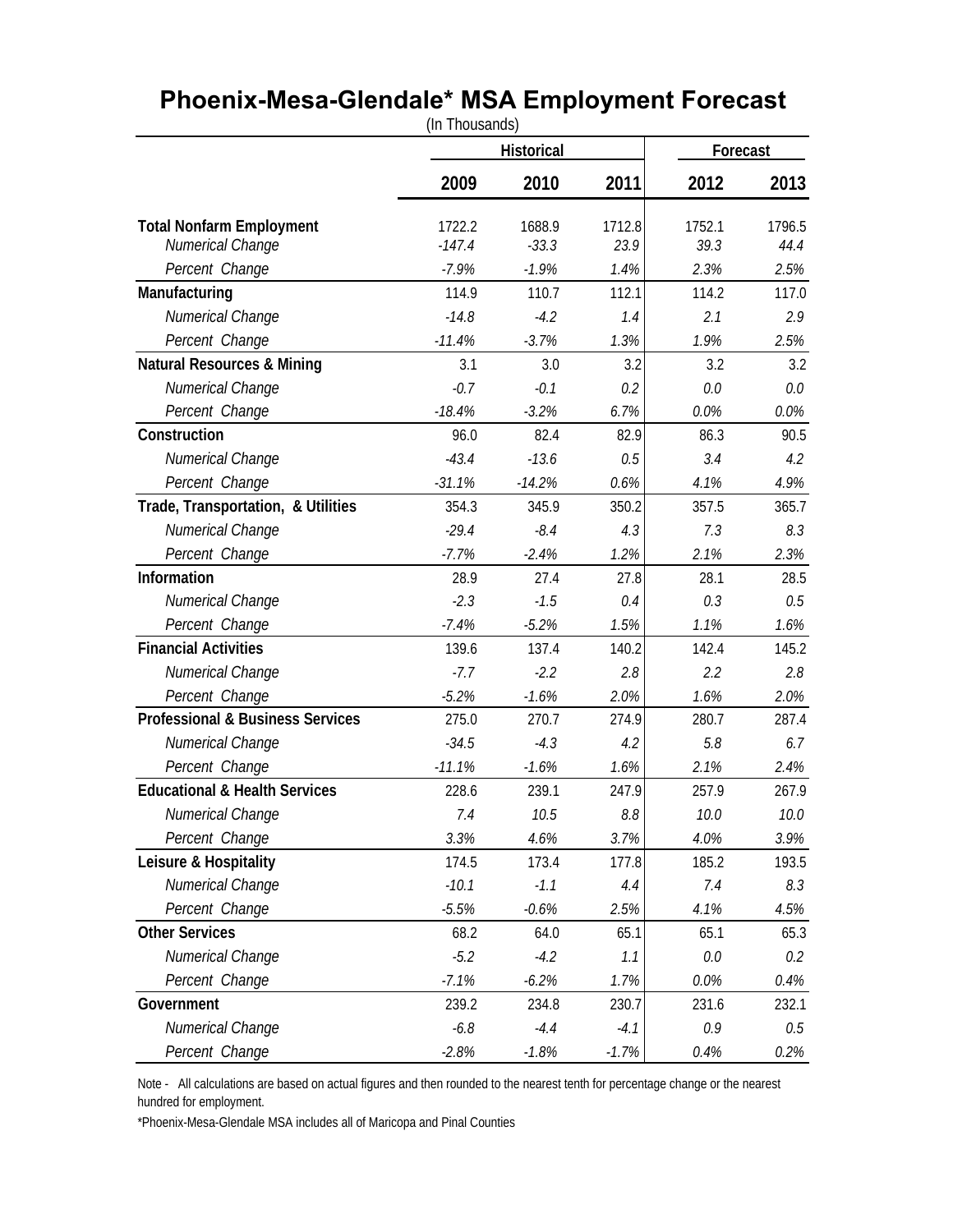## **Tucson MSA\* Employment Forecast**

(In Thousands)

|                                             |          | <b>Historical</b> |         |         | Forecast |  |
|---------------------------------------------|----------|-------------------|---------|---------|----------|--|
|                                             | 2009     | 2010              | 2011    | 2012    | 2013     |  |
| <b>Total Nonfarm Employment</b>             | 361.8    | 354.1             | 354.6   | 357.8   | 363.0    |  |
| Numerical Change                            | $-19.7$  | $-7.7$            | 0.5     | 3.2     | 5.2      |  |
| Percent Change                              | $-5.2%$  | $-2.1%$           | 0.1%    | 0.9%    | 1.4%     |  |
| Manufacturing                               | 25.1     | 24.0              | 23.4    | 23.4    | 23.8     |  |
| Numerical Change                            | $-2.1$   | $-1.1$            | $-0.6$  | 0.0     | 0.3      |  |
| Percent Change                              | $-7.7%$  | $-4.4%$           | $-2.5%$ | 0.1%    | 1.5%     |  |
| <b>Natural Resources &amp; Mining</b>       | 1.7      | 1.8               | 1.9     | 1.9     | 1.9      |  |
| Numerical Change                            | $-0.2$   | 0.1               | 0.1     | 0.0     | 0.0      |  |
| Percent Change                              | $-10.5%$ | 5.9%              | 5.6%    | 0.5%    | 0.5%     |  |
| Construction                                | 16.6     | 15.0              | 15.4    | 17.4    | 18.7     |  |
| Numerical Change                            | $-6.2$   | $-1.6$            | 0.4     | 2.0     | 1.3      |  |
| Percent Change                              | $-27.2%$ | $-9.6%$           | 2.7%    | 13.0%   | 7.3%     |  |
| Trade, Transportation, & Utilities          | 58.2     | 56.6              | 56.5    | 56.2    | 56.7     |  |
| Numerical Change                            | $-4.5$   | $-1.6$            | $-0.1$  | $-0.3$  | 0.5      |  |
| Percent Change                              | $-7.2%$  | $-2.7%$           | $-0.2%$ | $-0.6%$ | 1.0%     |  |
| Information                                 | 4.7      | 4.3               | 4.1     | 3.9     | 3.8      |  |
| Numerical Change                            | $-0.6$   | $-0.4$            | $-0.2$  | $-0.2$  | $-0.1$   |  |
| Percent Change                              | $-11.3%$ | $-8.5%$           | $-4.7%$ | $-5.0%$ | $-2.0%$  |  |
| <b>Financial Activities</b>                 | 17.5     | 17.6              | 17.4    | 17.5    | 17.7     |  |
| Numerical Change                            | 0.3      | 0.1               | $-0.2$  | 0.1     | 0.2      |  |
| Percent Change                              | 1.7%     | 0.6%              | $-1.1%$ | 0.5%    | 1.0%     |  |
| <b>Professional &amp; Business Services</b> | 47.1     | 45.7              | 46.0    | 46.2    | 46.8     |  |
| Numerical Change                            | $-4.3$   | $-1.4$            | 0.3     | 0.2     | 0.6      |  |
| Percent Change                              | $-8.4%$  | $-3.0%$           | 0.7%    | 0.5%    | 1.2%     |  |
| <b>Educational &amp; Health Services</b>    | 58.5     | 58.3              | 59.2    | 59.5    | 60.4     |  |
| Numerical Change                            | 1.4      | $-0.2$            | 0.9     | 0.3     | 0.9      |  |
| Percent Change                              | 2.5%     | $-0.3%$           | 1.5%    | 0.5%    | 1.5%     |  |
| Leisure & Hospitality                       | 38.7     | 38.1              | 39.6    | 40.6    | 41.8     |  |
| Numerical Change                            | $-1.7$   | $-0.6$            | 1.5     | 1.0     | 1.1      |  |
| Percent Change                              | $-4.2%$  | $-1.6%$           | 3.9%    | 2.6%    | 2.8%     |  |
| <b>Other Services</b>                       | 14.7     | 14.3              | 14.4    | 14.2    | 14.2     |  |
| Numerical Change                            | $-1.0$   | $-0.4$            | 0.1     | $-0.2$  | 0.0      |  |
| Percent Change                              | $-6.4%$  | $-2.7%$           | 0.7%    | $-1.5%$ | 0.0%     |  |
| Government                                  | 79.1     | 78.2              | 76.7    | 76.9    | 77.3     |  |
| Numerical Change                            | $-0.7$   | $-0.9$            | $-1.5$  | 0.2     | 0.3      |  |
| Percent Change                              | $-0.9%$  | $-1.1%$           | $-1.9%$ | 0.3%    | 0.4%     |  |

Note - All calculations are based on actual figures and then rounded to the nearest tenth for percentage change or the nearest hundred for employment.

\*Tucson MSA includes all of Pima County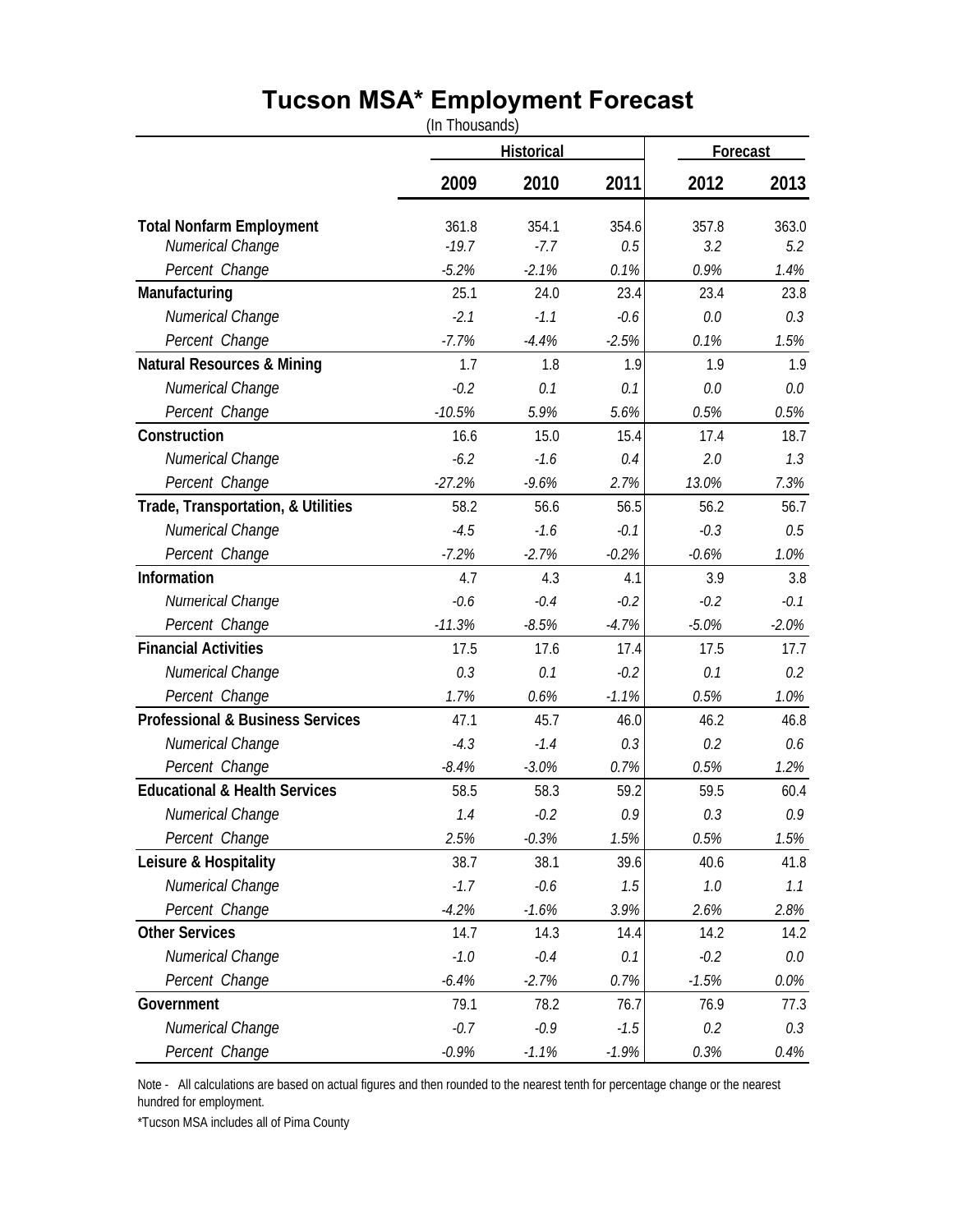## **Balance of State\* Employment Forecast**

(In Thousands)

|                                             | Historical |          |         | Forecast |       |
|---------------------------------------------|------------|----------|---------|----------|-------|
|                                             | 2009       | 2010     | 2011    | 2012     | 2013  |
| <b>Total Nonfarm Employment</b>             | 345.2      | 339.0    | 338.1   | 342.7    | 348.9 |
| Numerical Change                            | $-23.2$    | $-6.2$   | $-0.9$  | 4.6      | 6.3   |
| Percent Change                              | $-6.3%$    | $-1.8%$  | $-0.3%$ | 1.3%     | 1.8%  |
| Manufacturing                               | 13.8       | 13.8     | 14.2    | 14.4     | 14.8  |
| Numerical Change                            | $-2.4$     | 0.0      | 0.4     | 0.2      | 0.4   |
| Percent Change                              | $-14.8%$   | 0.0%     | 2.9%    | 1.4%     | 2.5%  |
| <b>Natural Resources &amp; Mining</b>       | 6.3        | 6.1      | 6.5     | 6.7      | 6.8   |
| Numerical Change                            | $-1.5$     | $-0.2$   | 0.4     | 0.2      | 0.1   |
| Percent Change                              | $-19.2%$   | $-3.2%$  | 6.6%    | 2.8%     | 1.7%  |
| Construction                                | 16.1       | 14.1     | 13.4    | 13.8     | 14.6  |
| Numerical Change                            | $-7.8$     | $-2.0$   | $-0.7$  | 0.4      | 0.7   |
| Percent Change                              | $-32.6%$   | $-12.4%$ | $-5.0%$ | 3.2%     | 5.3%  |
| Trade, Transportation, & Utilities          | 65.9       | 65.3     | 65.9    | 66.9     | 68.3  |
| Numerical Change                            | $-4.5$     | $-0.6$   | 0.6     | 7.0      | 1.4   |
| Percent Change                              | $-6.4%$    | $-0.9%$  | 0.9%    | 1.5%     | 2.1%  |
| Information                                 | 4.4        | 4.7      | 4.7     | 4.8      | 4.9   |
| Numerical Change                            | 0.0        | 0.3      | 0.0     | 0.1      | 0.1   |
| Percent Change                              | 0.0%       | 6.8%     | 0.0%    | 1.6%     | 2.0%  |
| <b>Financial Activities</b>                 | 9.6        | 8.8      | 8.4     | 8.4      | 8.5   |
| Numerical Change                            | $-1.2$     | $-0.8$   | $-0.4$  | 0.0      | 0.1   |
| Percent Change                              | $-11.1%$   | $-8.3%$  | $-4.5%$ | 0.6%     | 1.0%  |
| <b>Professional &amp; Business Services</b> | 24.0       | 23.4     | 22.5    | 23.4     | 24.6  |
| Numerical Change                            | $-2.2$     | $-0.6$   | $-0.9$  | 0.9      | 1.2   |
| Percent Change                              | $-8.4%$    | $-2.5%$  | $-3.8%$ | 4.0%     | 5.0%  |
| <b>Educational &amp; Health Services</b>    | 46.8       | 47.4     | 47.8    | 47.8     | 48.4  |
| Numerical Change                            | 1.1        | 0.6      | 0.4     | 0.0      | 0.5   |
| Percent Change                              | 2.4%       | 1.3%     | 0.8%    | 0.1%     | 1.1%  |
| Leisure & Hospitality                       | 42.8       | 42.4     | 41.7    | 42.4     | 43.4  |
| Numerical Change                            | $-2.4$     | $-0.4$   | $-0.7$  | 0.7      | 1.0   |
| Percent Change                              | $-5.3%$    | $-0.9%$  | $-1.7%$ | 1.7%     | 2.5%  |
| <b>Other Services</b>                       | 10.5       | 9.9      | 10.1    | 10.3     | 10.5  |
| Numerical Change                            | $-0.8$     | $-0.6$   | 0.2     | 0.2      | 0.2   |
| Percent Change                              | $-7.1%$    | $-5.7%$  | 2.0%    | 2.1%     | 2.1%  |
| Government                                  | 104.7      | 103.3    | 103.0   | 103.6    | 104.1 |
| Numerical Change                            | $-1.8$     | $-1.4$   | $-0.3$  | 0.6      | 0.5   |
| Percent Change                              | $-1.7%$    | $-1.3%$  | $-0.3%$ | 0.6%     | 0.5%  |

Note - All calculations are based on actual figures and then rounded to the nearest tenth for percentage change or the nearest hundred for employment.

\*Balance of state includes all areas in Arizona outside of the Phoenix and Tucson Metro areas (MSAs)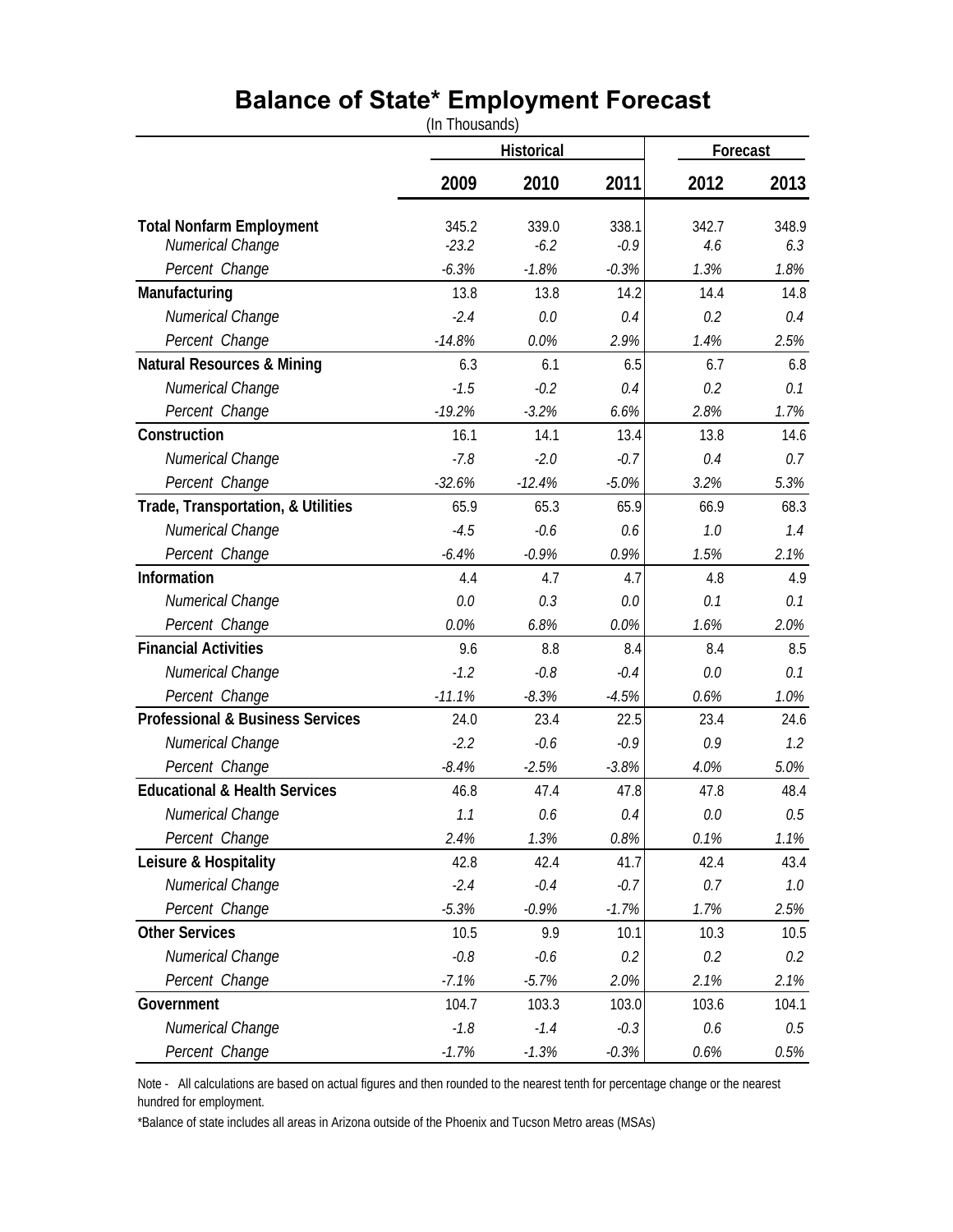





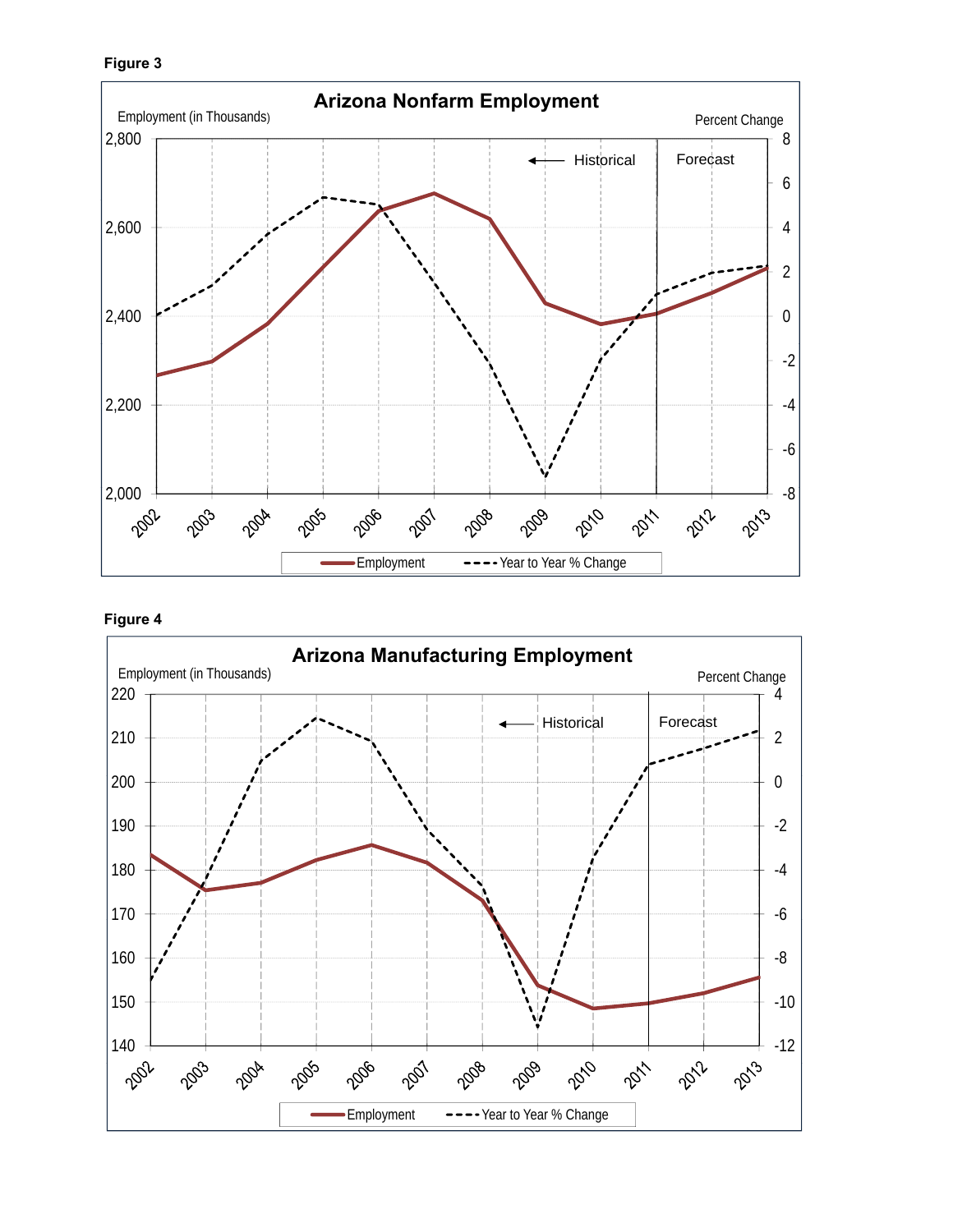





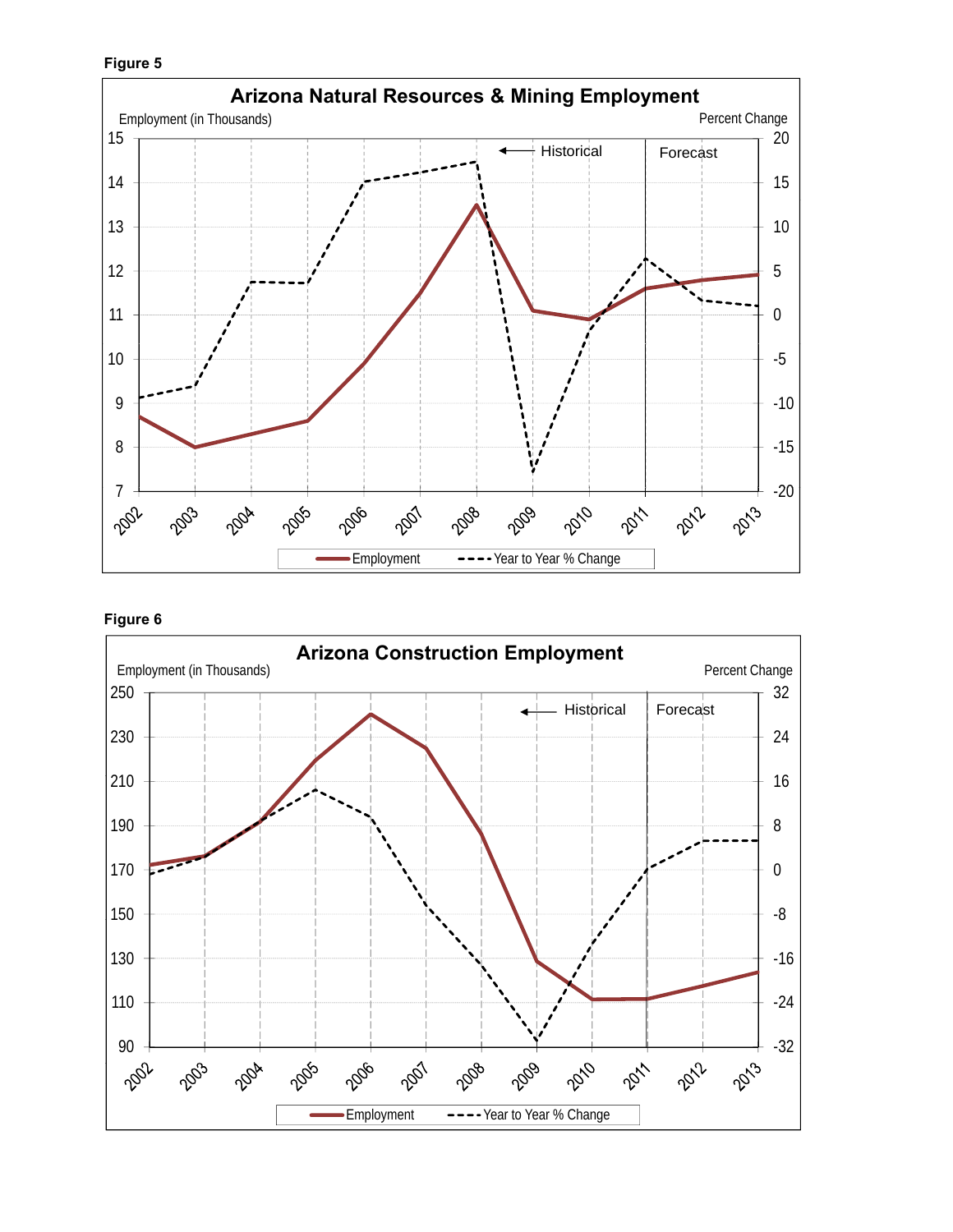**Figure 7**





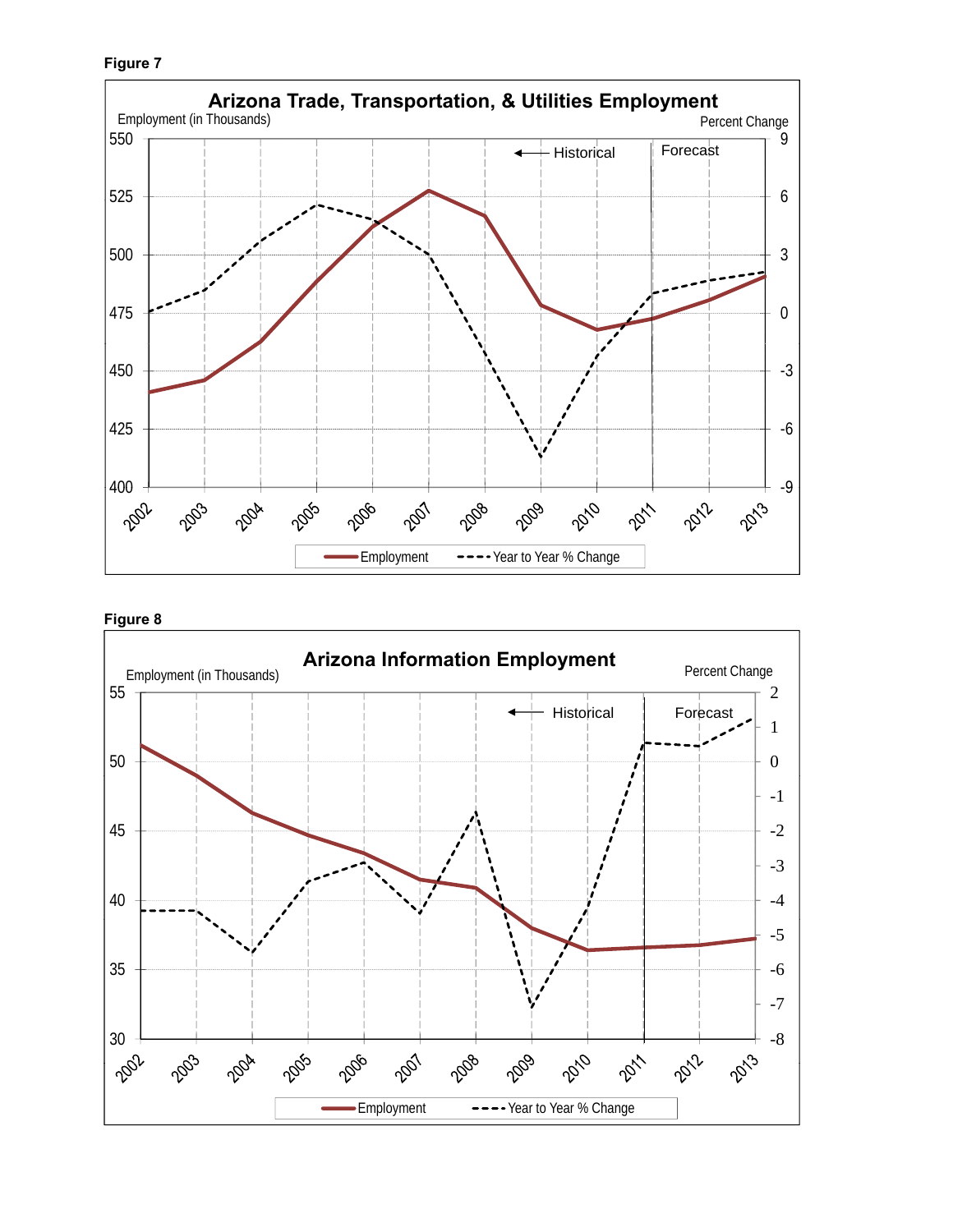



#### **Figure 10**

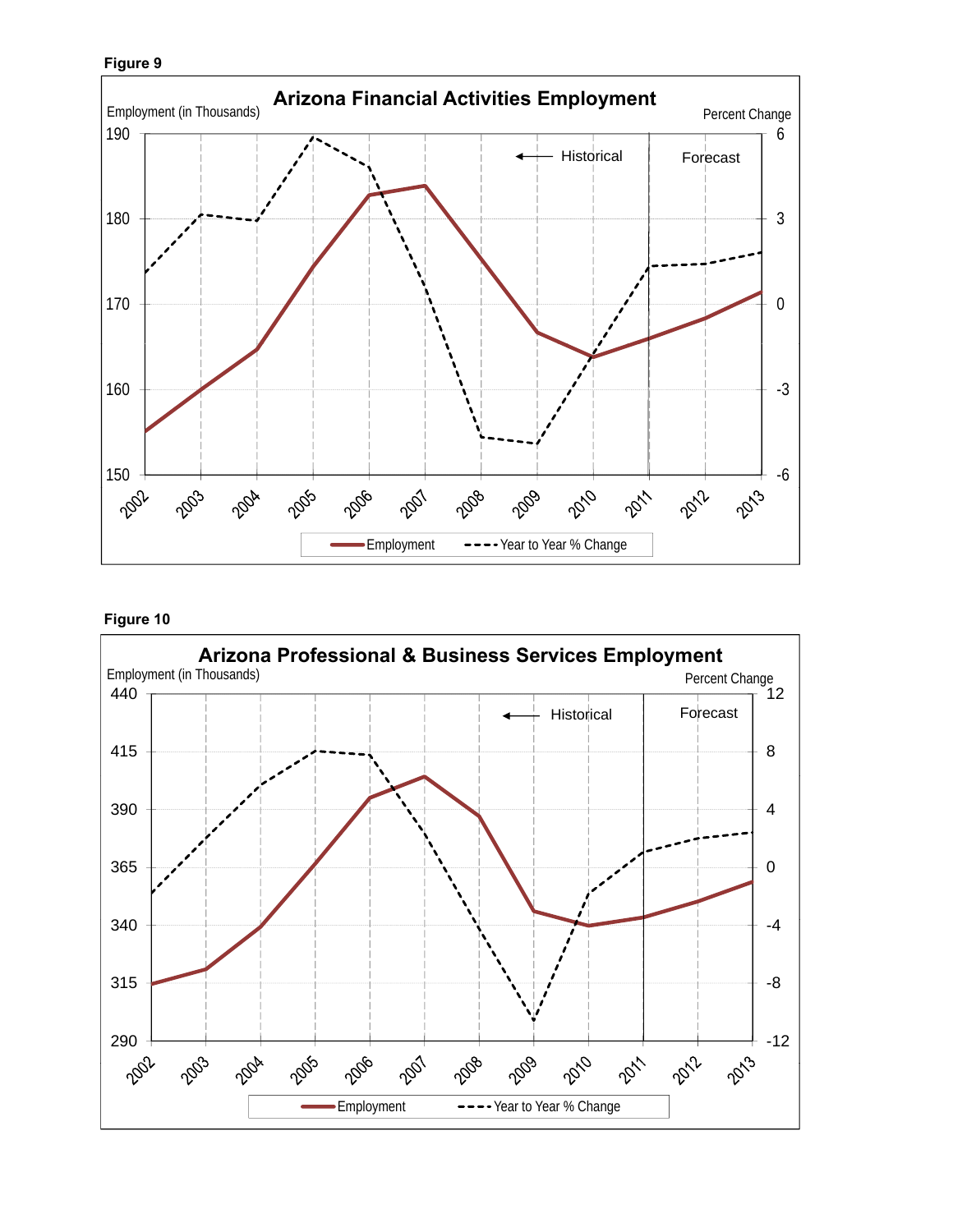

#### **Figure 12**

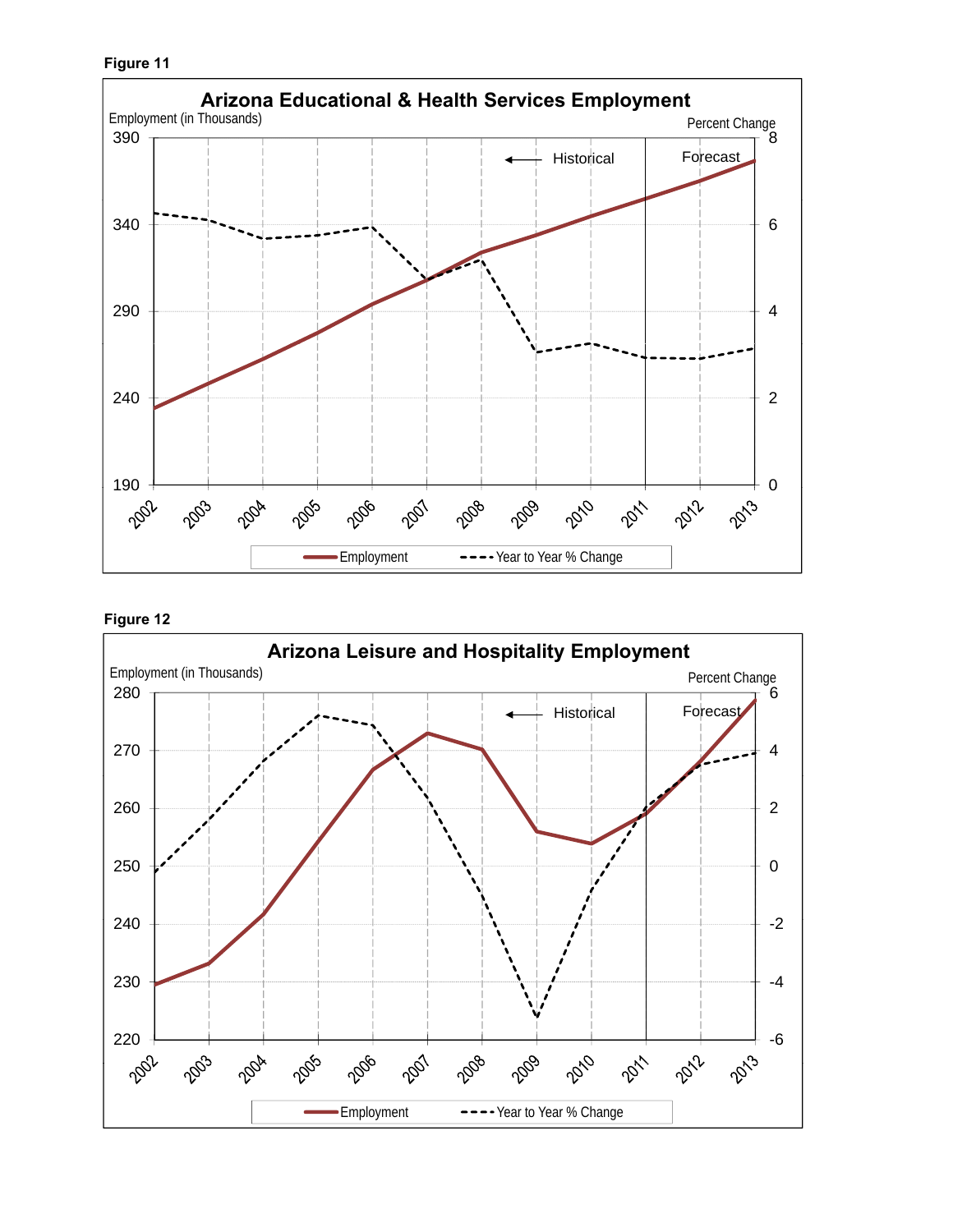



**Figure 14**